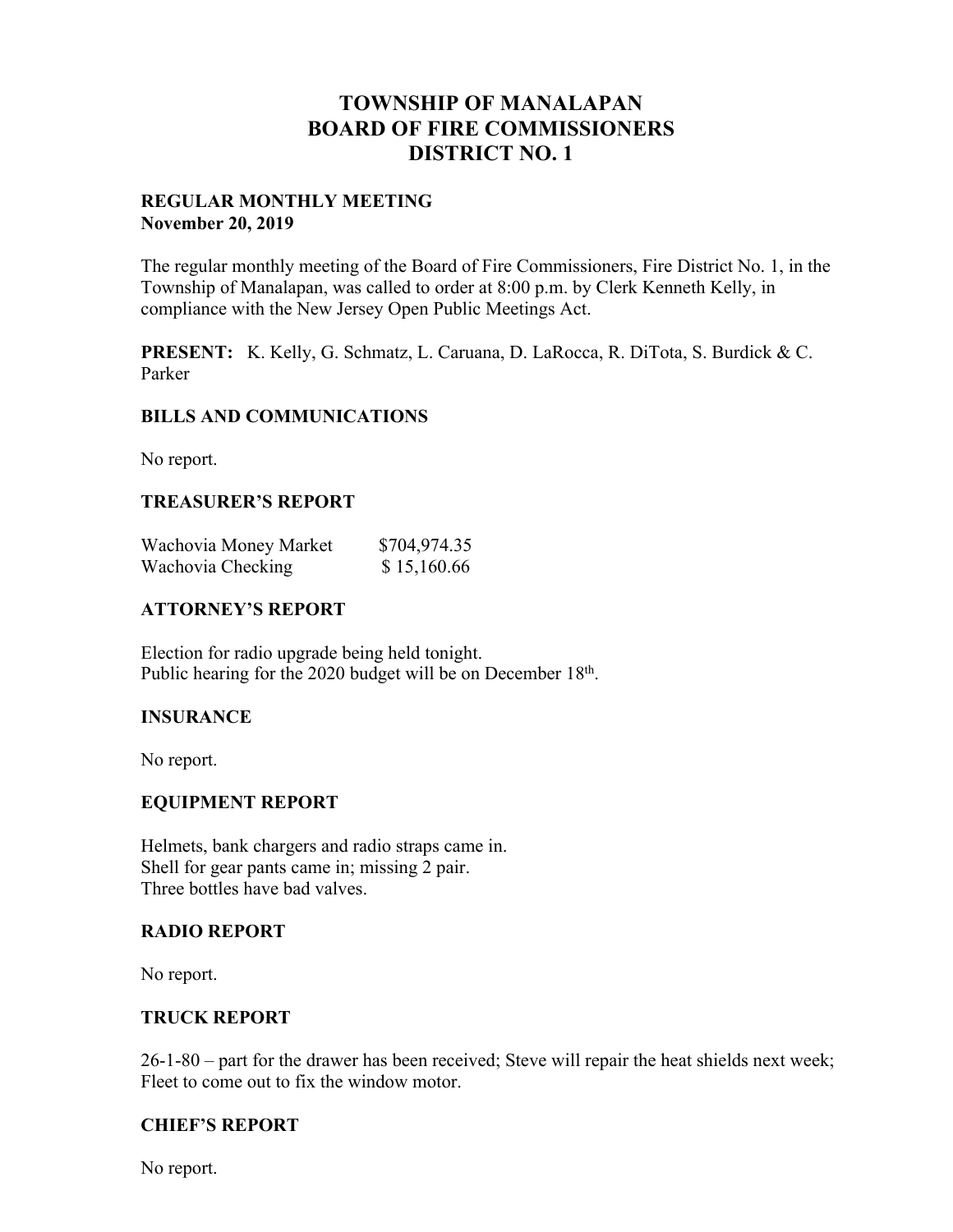## **MEMBERSHIP REPORT**

No report.

## **ASSOCIATION REPORT**

An appointment to have the gutters cleaned has been made.

## **TRUSTEES' REPORT**

No report.

#### **OLD BUSINESS**

See attached.

#### **NEW BUSINESS**

Commissioner LaRocca made a motion to pay all vouchers; this was seconded by Commissioner Kelly. All voted aye.

Commissioner Kelly made a Resolution to introduce the 2020 budget; this was seconded by Commissioner LaRocca. All voted aye.

Commissioner Schmatz made a motion for \$415 for purchase a watch for life member Mike Alongi; this was seconded by Commissioner Caruana. All voted aye.

Voting ended and votes were counted regarding the radio upgrade  $-$  Yes  $-$  30 No  $-$  0.

Commissioner Kelly made a Resolution to introduce the temporary 2020 budget of \$177,476; this was seconded by Commissioner LaRocca. All voted aye.

Meeting opened to the public at 9:10 p.m.

A motion was made by Commissioner Kelly to adjourn; it was seconded by Commissioner Caruana and all voted aye.

Meeting adjourned at 9:12 p.m.

 Respectfully submitted, Kenneth Kelly, Clerk